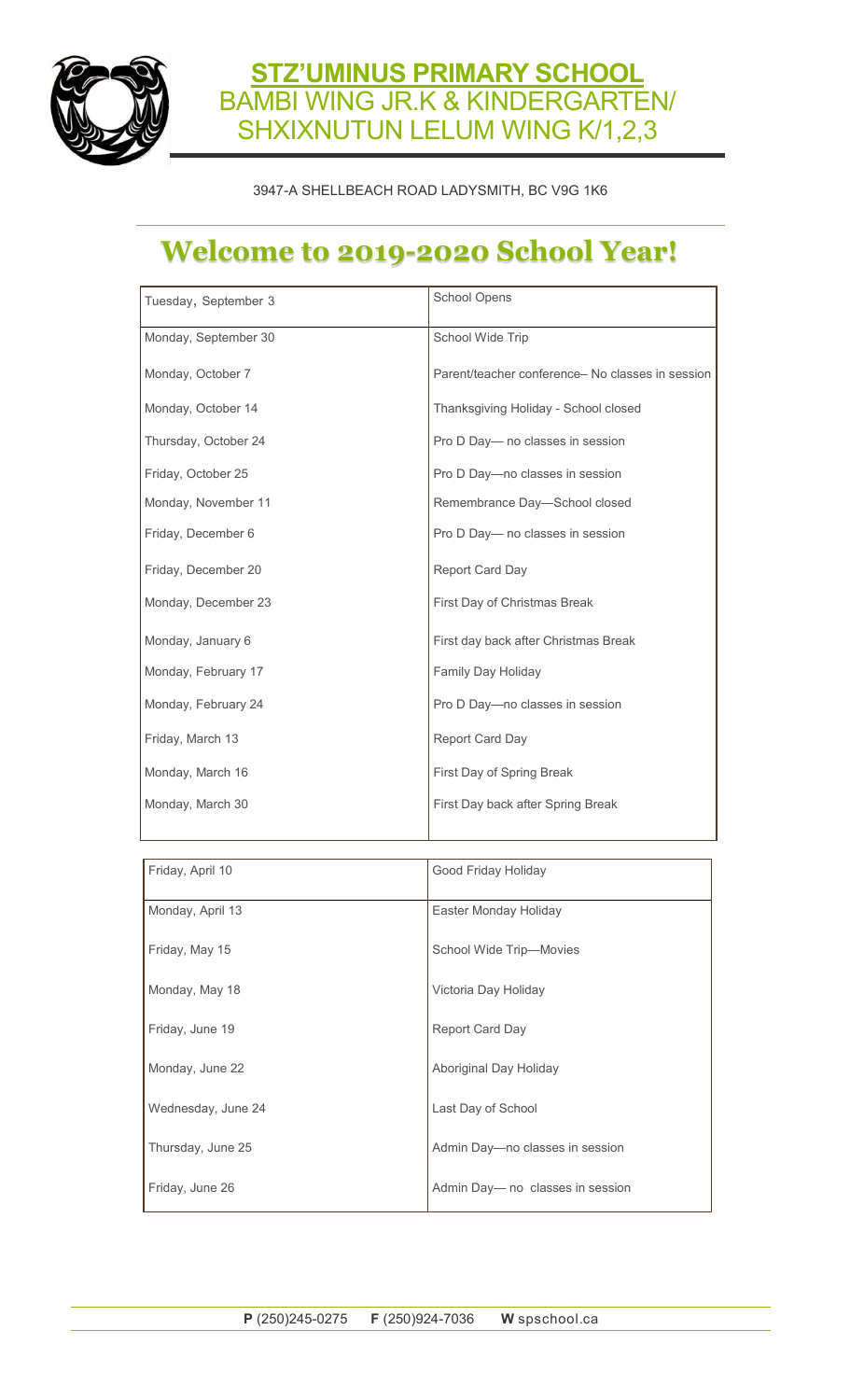

#### **Welcome Back to another School Year!**

The transportation department has been strategically planning the bus routes for the 2019/ 2020 school year based on the enrollment of students and their locations. We respectfully ask for your patience in the first few weeks as we pick up and drop off students. The schedules will be estimated times, and this may change per student enrollment. The bus stops are established in accordance with the Stz'uminus First Nations Policy, taking into account terrain, population density, and safety of students and availability of space for the bus turn around. Please Note changes in the Bus routes. Bus #10 is over capacity so any students who normally ride bus #10 and you live on Deer Point corner to Bottom of hill by Elaine's and Church Road these students **will now ride with Stan on bus #9.** I have also been working on getting our Kindergarten and Jr Kindergarten on their own bus; the Primary bus is also at 69 students.

- As per policy all students must be at their assigned bus stops 5 minutes prior to estimate time provided.
- It is very important that parents be waiting on time at the assigned bus stops when **Primary** students arrive home after school. Failure to at least be visible when the bus arrives and honks, the student will be brought back to school, and it will be the parent's responsibility to arrange for alternate transportation home.
- **No Alternate drop offs / No phone call requests: There will be no alternate drop off for students. The students will be expected to get on and off at their assigned bus stops. Buses are at capacity it will be the responsibility of the parents or guardians to pick up or arrange to get their children to an alternate destination if needed.**
- The buses are an extension of the school. This means the Bus Driver is in charge of their vehicle, and appropriate and responsible behavior is expected. Misbehavior will be referred to the school principal.
- Attached are the bus schedules with the estimated times. Please be advised your children will be home one hour earlier on Fridays the home time one the bus schedule is Monday to Friday's time
- For the safety of Students and Staff It would be greatly appreciated when the buses are loading and unloading that all vehicles stay clear of the area at the Bambi school parking lot and the front of the Community School loading zone between 8:40 to 8:55 and 2:30 to 2:45. Students have 5 min. Loading at SCS and must load quickly no student should ever chase the bus in the roundabout.
- Please note all buses now have cameras; parents may assist by speaking with your children about respecting their bus and making clear that if any student is proven guilty by the cameras it is you as a parent or guardian that is going to pay for the damages.

**Safety concerns; when students disembark the bus they should move a safe distance away from the bus and wait for the bus to leave. Only when the road appears safe the driver will use his/her discretion and allow students to cross in front of a bus, in this situation students should learn to have eye contact with the bus driver and wait for a signal before crossing the road, for the very reason that the overhead red flashing lights give a false sense of security, people are still passing a school bus when the red lights are flashing. It is the LAW that all traffic oncoming in either direction STOP when the red lights are activated on a school Bus. For any Transportation questions or concerns, please contact Delia Johnson (250)245-8551 Ext. 254 or mobile (250)210-0300. Thank you.**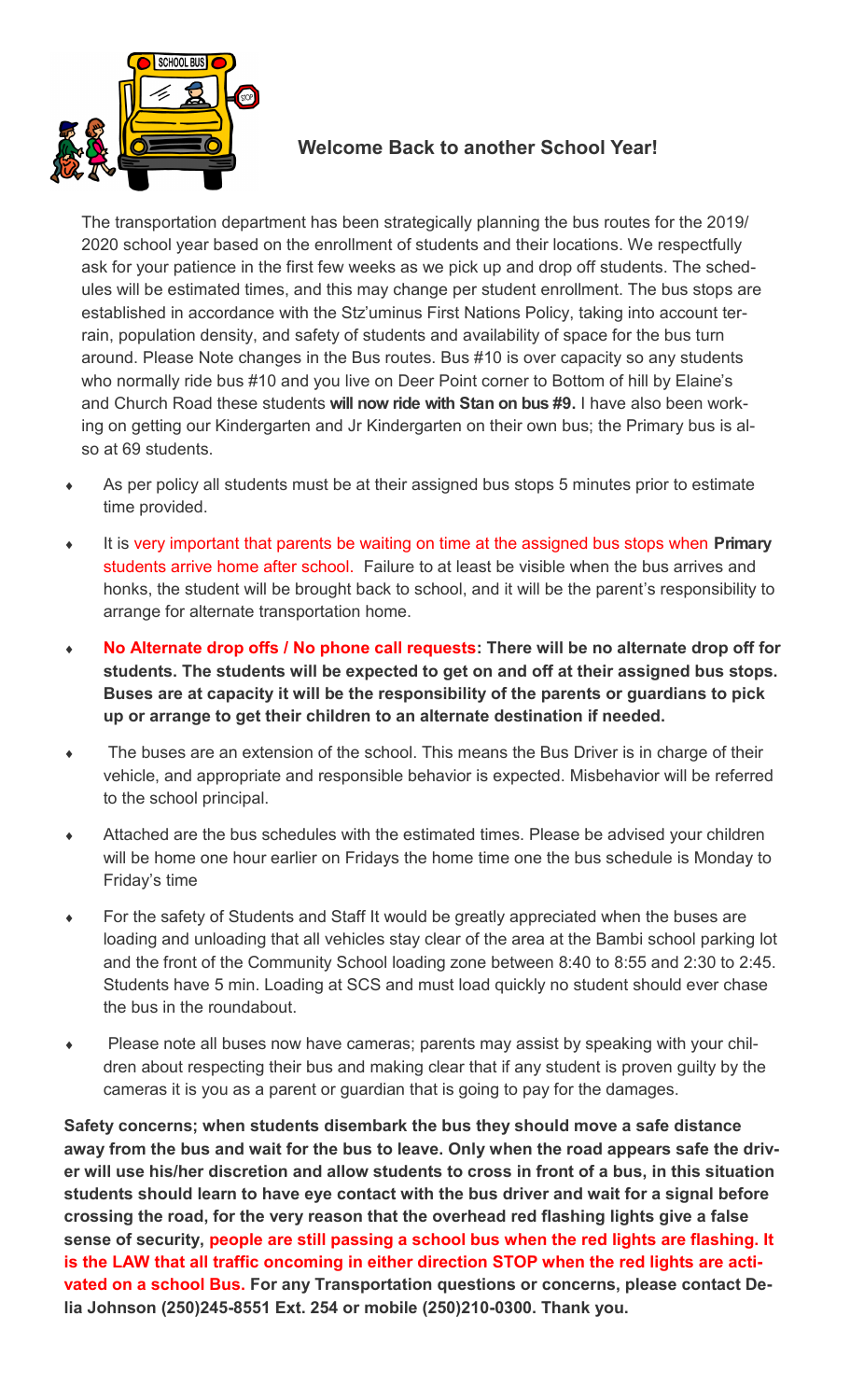# **Stz'uminus Primary Bus Route**

**Local SFN Kindergarten and Jr Kindergarten: Kulleet Bay and Shellbeach Bus #7 until we get the new Bus delivered. Your driver will be Paul. Please be at bus stop to meet children after school.**

| <b>Bus stop</b>        | <b>AM</b> | <b>PM Mon to</b> | <b>Friday Early</b> |  |  |  |
|------------------------|-----------|------------------|---------------------|--|--|--|
|                        |           | Thurs.           | <b>Dismissal!!</b>  |  |  |  |
|                        |           |                  |                     |  |  |  |
| <b>Sand Piper and</b>  | 8:07      | 3:10             | 2:10                |  |  |  |
| <b>Stzuminus Sub</b>   |           |                  |                     |  |  |  |
| stop sign              |           |                  |                     |  |  |  |
|                        |           |                  |                     |  |  |  |
|                        |           |                  |                     |  |  |  |
| <b>Church Rd Du-</b>   | 8:10      | 3:13             | 2:13                |  |  |  |
| plex                   |           |                  |                     |  |  |  |
| <b>Bottom of Kul-</b>  | 8:13      | 3:15             | 2:15                |  |  |  |
| leet Bay hill          |           |                  |                     |  |  |  |
|                        |           |                  |                     |  |  |  |
| Top of Sey-            | 8:14      | 3:16             | 2:16                |  |  |  |
| mour Rd                |           |                  |                     |  |  |  |
|                        |           |                  |                     |  |  |  |
| <b>Deer Pt Corner</b>  | 8:18      | 3:19             | 2:19                |  |  |  |
|                        |           |                  |                     |  |  |  |
|                        |           |                  |                     |  |  |  |
| 13031 Kulleet          | 8:20      | 3:20             | 2:20                |  |  |  |
| <b>Bay Rd</b>          |           |                  |                     |  |  |  |
|                        |           |                  |                     |  |  |  |
| <b>Top of Sulksun</b>  | 8:25      | 3:08             | 2:08                |  |  |  |
|                        |           |                  |                     |  |  |  |
|                        |           |                  |                     |  |  |  |
| Eagle Crest. By        | 8:30      | 3:05             | 2:05                |  |  |  |
| Herb's                 |           |                  |                     |  |  |  |
| <b>Ocean View</b>      | 8:35      | 3:00             | 2:00                |  |  |  |
| Rd                     |           |                  |                     |  |  |  |
|                        |           |                  |                     |  |  |  |
| <b>Silverstrand Rd</b> | 8:40      | 2:55             | 1:55                |  |  |  |
|                        |           |                  |                     |  |  |  |
| <b>Top of Silver-</b>  | 8:42      | 2:56             | 1:56                |  |  |  |
|                        |           |                  |                     |  |  |  |
| strand by mail-        |           |                  |                     |  |  |  |
| box                    |           |                  |                     |  |  |  |
| <b>Shellbeach Rd</b>   | 8:46      | 2:50             | 1:50                |  |  |  |
| at Cheryl's            |           |                  |                     |  |  |  |
|                        |           |                  |                     |  |  |  |

| Grade 1,2 and 3 Local SFN Gr 1,2 and 3 Bus #8 |                    |               |  |
|-----------------------------------------------|--------------------|---------------|--|
| Pre trip 7:30                                 | <b>AM</b>          | <b>PM</b>     |  |
| Depart Compound 8:00                          |                    |               |  |
| Stz'uminus & Sandpiper Sub                    | 8:12               | 3:10          |  |
| Church Rd (Harvey Jacks)                      | 8:16               | 3:08          |  |
| 12579 Church Rd                               | 8:17               | 3:09          |  |
| Bottom of Kulleet hill                        | 8:20               | 3:19          |  |
| Deer Pt Rd                                    | 8:23               | 3:21          |  |
| Top Sulksun Rd                                | 8:27               | 3:06          |  |
| Eagle Crescent by Herb's                      | 8:29               | 3:04          |  |
|                                               |                    | 3:00          |  |
| <b>Riptide Rd</b>                             | 8:35               | 2:59          |  |
| Oceanview Rd                                  | 8:28               | 2:58          |  |
| 12121 Tideview Rd                             | 8:29               | 2:56          |  |
| <b>Silverstrand Rd</b>                        | <b>Rides Bus#4</b> | Bus#8<br>2:48 |  |
| Duplex across Thuq'min Rd                     | Rides Bus #10      | Bus#8<br>2:46 |  |
| <b>Arrive at Primary School</b>               | 8:46               | 2:35          |  |
| Loading time $2:35 - 2:45$                    |                    |               |  |

| Nanaimo to Kulleet Bay water front and             |           |                         |  |
|----------------------------------------------------|-----------|-------------------------|--|
| <b>Church Rd to all SFN Schools Bus #9 Pretrip</b> |           |                         |  |
| 6:20 Depart Compound 6:50                          |           |                         |  |
| <b>Bus stop</b>                                    | <b>AM</b> | <b>PM Mon to Thurs.</b> |  |
| No#1 Reserve                                       | 7:20      | 3:37                    |  |
| <b>Wood House Rd</b>                               | 7:21      | 3:38                    |  |
| <b>Townsite</b>                                    | 7:30      | 3:45                    |  |
| <b>Bowen Rd Butter-</b><br>tubs bus pulloff        | 7:35      | 3:50                    |  |
| <b>Bruce St. 7-11</b><br>store                     | 7:40      | 3:55                    |  |
| James St 5 way<br>stop at stop sigh                |           |                         |  |
| <b>NO#4 Bus Shelter</b>                            | 8:05      | 3:30                    |  |
| <b>Across Millway</b><br><b>Store</b>              | 8:07      | 3:28                    |  |
| 1990 Cedar at<br>(mailbox)                         | 8:08      | 3:23                    |  |
| 2289 Gould Rd                                      | 8:20      | 3:30                    |  |
| 13451 Doole Rd<br>Simso bus stop                   | 8:31      | 3:08                    |  |
| <b>O'Brian Rd</b>                                  | 8:32      | 3:07                    |  |
| 13031 Kulleet Bay<br>Rd                            | 8:35      | 3:00                    |  |
| <b>Deer Pt Corner</b>                              | 8:36      | 2:59                    |  |
| <b>Bottom of hill</b>                              | 8:38      | 2:57                    |  |
| <b>Church Rd</b>                                   | 8:40      | 2:55                    |  |
| <b>Arrive at SCS</b><br><b>Loading 2:45-2:50</b>   | 8:44      | Depart 2:50             |  |
| <b>Arrive at Primary</b><br>Loading 2:35-2:44      | 8:46      | Depart 2:44             |  |

| <b>Ladysmith to all SFN Schools Bus #10</b>                                             |      |                               |  |
|-----------------------------------------------------------------------------------------|------|-------------------------------|--|
| <b>Bus stop</b>                                                                         | AM   | <b>PM Mon to Thurs.</b>       |  |
| <b>Driver Pre-trip</b>                                                                  | 7:25 |                               |  |
| <b>Depart compound</b>                                                                  | 7:55 |                               |  |
|                                                                                         |      |                               |  |
| <b>Ladysmith Library</b><br>1 <sup>st</sup> Ave                                         | 8:15 | 3:14                          |  |
| <b>PM.</b> Drop off only<br>at Trans Canada<br>Hwy at Eric<br><b>Frenchy's Driveway</b> |      | 3:08                          |  |
| <b>Husky Bus Shelter</b>                                                                | 8:23 | 3:09                          |  |
| <b>Sampson Way Eric</b><br>here in AM                                                   | 8:25 | 3:10                          |  |
| <b>Takla Rd</b>                                                                         | 8:25 | 3:06                          |  |
| <b>Top Silverstrand</b><br>Rd                                                           | 8:41 | 2:53                          |  |
| Thq'min Rd                                                                              | 8:42 | 2:52                          |  |
| <b>Arrive at Communi-</b><br>ty School                                                  | 8:44 | <b>Depart Primary</b><br>2:44 |  |
| <b>Arrive at Primary</b><br><b>School</b>                                               | 8:46 | <b>Depart SCS</b><br>2:50     |  |